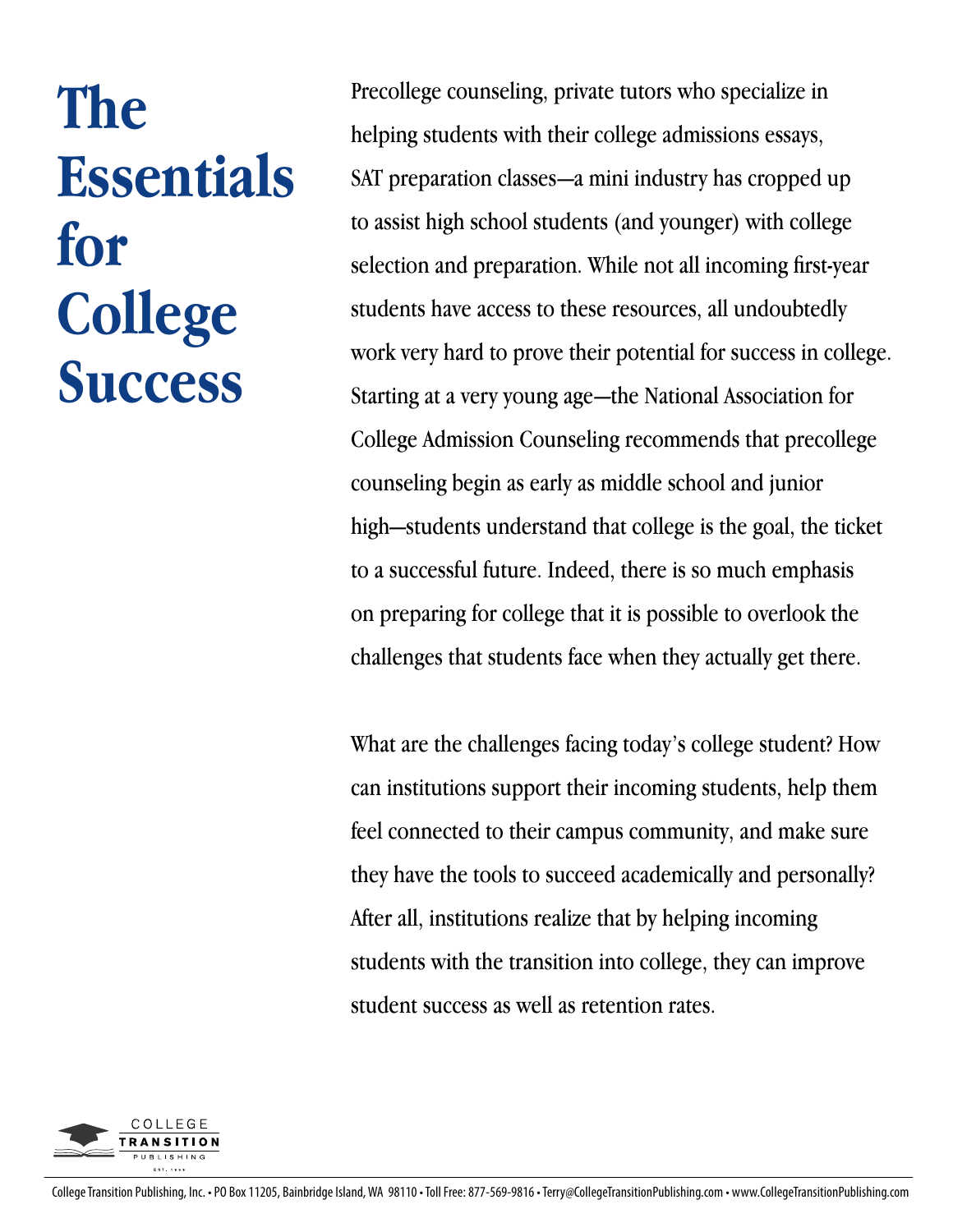## **The Essentials for College Success**

Student success depends on overcoming the academic, financial, and personal challenges they encounter. For instance, many first-year college students have not yet mastered the writing, presentation, and study skills they need. Outside of the classroom, they need to familiarize themselves with available campus

resources, learn how to cope with stress in a healthy manner, and figure out how to balance their academic and personal life. And, finally, they have to figure out how to pay for it all and not get mired in student loan or credit card debt. Here are more details on today's college student's ten essentials for success.



College Transition Publishing, Inc. • PO Box 11205, Bainbridge Island, WA 98110 • Toll Free: 877-569-9816 • Terry@CollegeTransitionPublishing.com • www.CollegeTransitionPublishing.com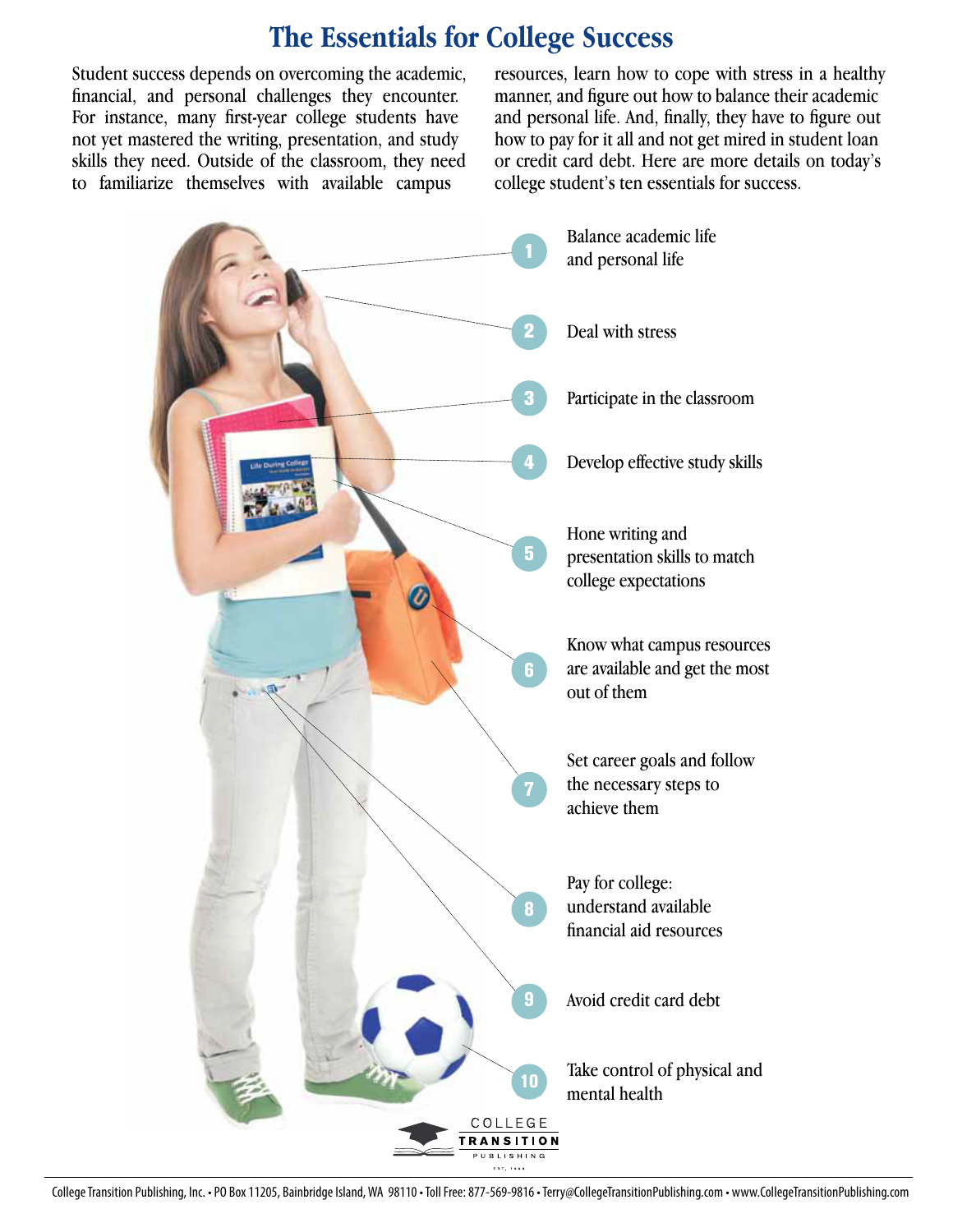#### <sup>1</sup> **Balancing academic life and personal life**

College students of all levels report that one of their top challenges is balancing their academic and personal life. (Kuo, et al.) The youngest students—those newly graduated from high school might be surprised with how much unstructured time they have all of a sudden. College classes meet less frequently than high school classes, after all, and college classes often include little or no daily homework. Such students must learn to structure their study time and activities independently. Other beginning students might have had previous experience managing their schedules, but now need to learn to balance childcare, work, and the academic demands of college.

#### 2 **Dealing with stress**

Stress is a serious issue facing many college students. According to the American College Health Association's 2011 National College Health Assessment (ACHA-NCHA II), 27.5% of students reported that stress had negatively affected their academic performance. 19.1% of students reported that anxiety had negatively affected their academic performance. While some students learn helpful coping mechanisms for dealing with stress (such as exercise, talking with friends and family, and meditation), many are unequipped and turn to negative coping mechanisms, such as drinking or excessive computer gaming (ACHA). Students who experience overwhelming stress are more likely to do poorly in class, to drop classes, or even drop out.

#### <sup>3</sup> **Successfully participating in the classroom**

One of the joys of college—engaging in class discussions and discussing ideas with classmates and instructors—is sometimes a challenge for the first-year student. In a large institution, there are often hundreds of students in the 100-level classes and therefore there are fewer opportunities to ask questions and have smaller group discussions. But even students in a small class might feel reluctant to speak out, either because they lack confidence or they have not had much previous experience as truly active participants. The National Survey of Student Engagement reveals that 59% of first-year students report that they contribute to class discussions or ask questions often or very often, compared to 71% of seniors (NSSE). This suggests that students either have more opportunities to participate in class as they get into the upper level classes or they develop confidence and participation skills.

Students not only learn more when they participate in class, they also get more out of the process and feel more connected to their learning. The earlier students see the importance of meaningful participation and gain the confidence to ask questions and add to discussions, the more invested they'll be in their learning and in the institution they attend.

#### <sup>4</sup> **Developing effective study skills**

The gap between college instructors' expectations of students and students' expectations of what's required of them has made headlines recently. For instance, approximately 20% of college students report that they frequently show up to class unprepared, without having completed the necessary reading (NSSE.) According to the 2011 National Survey of Student Engagement, half of first-year college students expect they can get by spending 15 hours or fewer per week studying and otherwise preparing for their classes. (And many of those same students report at the end of their first year that they actually spent fewer than 10 hours per week!) However, most college professors expect students to spend  $18 - 20$  hours per week studying and preparing for classes. (NSSE.) Not surprisingly, first-year college students often find their first year's grades are not what they were used to earning in high school.

Is this lack of preparedness because students are distracted and not managing their time well? That's part of the story. Only 64% report that they stay focused while reading material for class. Just 62% manage to frequently avoid distractions when theyare preparing or studying for class (NSSE). 12.4% of students reported that their use of the Internet and/ or computer games had negatively impacted their academic performance (ACHA).

But those numbers still leave alot of students who study hard but may not know how to study effectively. For example, college students tend to study alone and at home and use a limited number of study tactics (Kuo, et al.), even though educational research has proven that students learn best when they employ a variety of strategies. Also, 88% of first-year students reported frequently taking careful notes in class, but only 77% felt they frequently organized those notes in a useful way, and just 66% made a habit of reviewing their notes after class (NSSE).



#### **Honing writing and presentation skills to match college expectations**

Strong writing and presentation skills are critical for success in college and beyond. Yet professors report that many incoming first-year students do not meet the expectations of college-level writing and presentation assignments. Colleges have a plethora of resources available—such as writing and tutoring centers—but many first-year students are either not aware of these resources or not taking advantage of them. In one recent study, most students surveyed reported that they never or rarely make use of their college study skills center or other resources such as peer tutors (Kuo). Many first-year students are also reluctant to meet with their instructors outside of class to discuss ideas, seek clarification, or ask questions.

#### <sup>6</sup> **Knowing what campus resources are available and getting the most out of them**

In some ways starting college is like moving to another country. Students know the basics—where they are and how they got there—but they need to get the lay of the land before they can focus on their daily academic development.

First-year students benefit academically and socially when they have a chance to get acclimated, figure out what resources are available to them on campus, and learn about the culture of their new school. Colleges also recognize the importance of guiding students through this transition. In American College Testing's (ACT) 2004 survey called What Works in Student Retention, colleges overwhelmingly reported that first-year programs, academic advising, and learning support were key to improving student retention (Habley).

In fact, the most common reasons for offering a first-year seminar or orientation program are to orient students to campus, help them feel connected to the institution, as well as to develop academic skills (National Resource Center).

According to a 2010 study of colleges' efforts to improve undergraduate student success and retention, 67% of students who participate in an orientation are more knowledgeable of the institution, facilities, and service, and 61% of students felt more connected to other students, faculty, and staff because they participated in an orientation (Barefoot).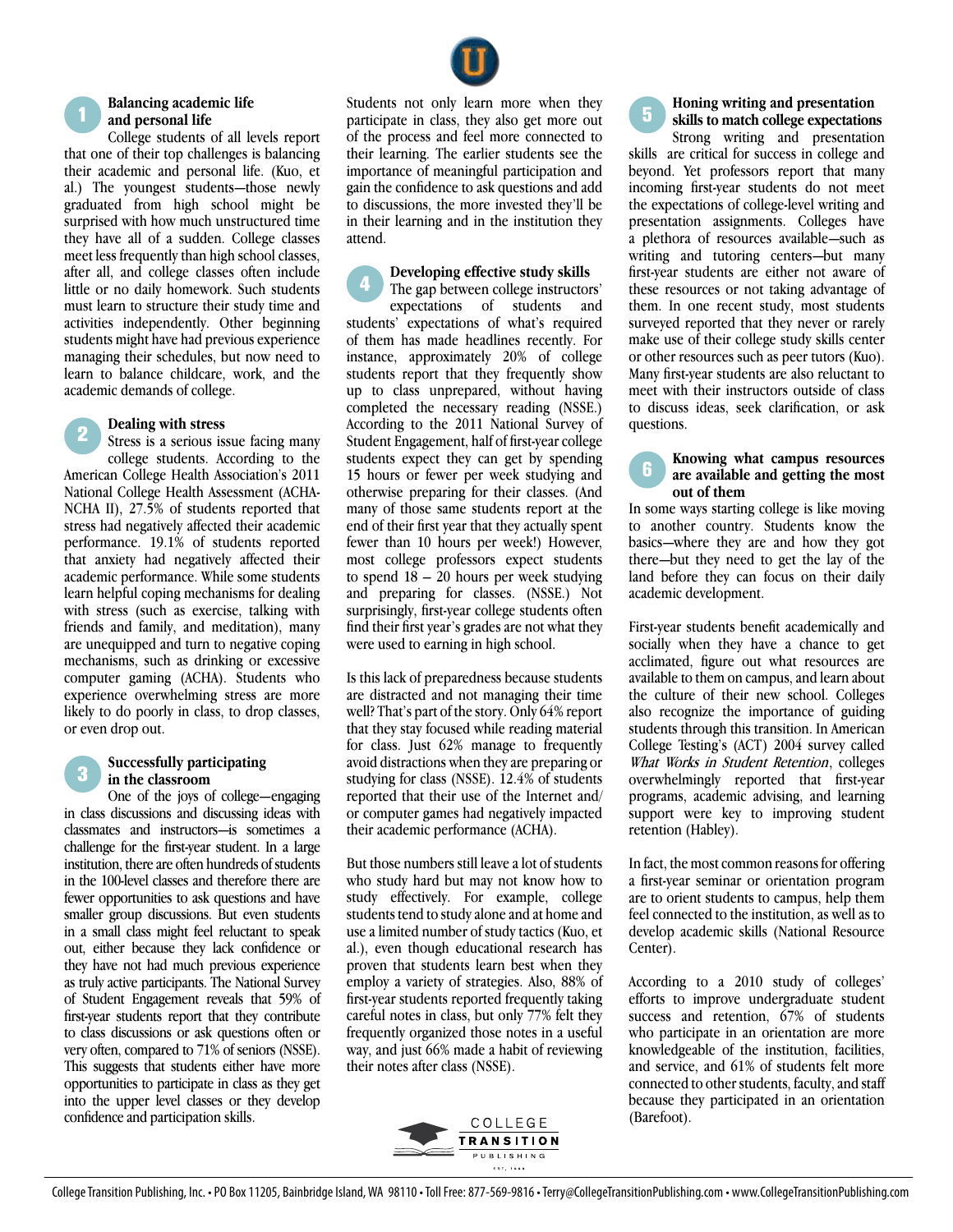<sup>7</sup> **Setting career goals and following the necessary stepsto achieve them**

This is a challenge that many first-year students don't even recognize as a challenge. While some students arrive on campus with a strong sense of what they want to major in and what career path they'll follow after college, many have no idea what professional path they might pursue. Both mindsets are completely normal, of course. One of the purposes of college, after all, is to explore new ideas and find a passion, which is why some 70% of those students who declare a major right away end up changing it. However, it never is too early to think about career goals and how to pursue them. Students need not commit to one path, but if they familiarize themselves with the career center and other career-building resources on campus, they'll find many opportunities that might help them discover a career goal.

#### <sup>8</sup> **Paying for college—and understanding available financial aid resources**

34.1% of current college students report that in the past 12 months their finances or financial situation had been "very difficult to handle" or "traumatic" (ACHA-NCHA II). It's no wonder that so many students find paying for college stressful. According to the 2010 Digest of Education Statistics, "Between 1999–2000 and 2009–10, prices for undergraduate tuition, room, and board at public institutions rose 37 percent, and prices at private institutions rose 25 percent, after adjustment for inflation. In 2007–08, about 80 percent of full-time undergraduate students received financial aid (grants, loans, work-study, or aid of multiple types). About 63 percent of fulltime undergraduates received federal financial aid in 2007–08, and 63 percent received aid from nonfederal sources. (Some students receive aid from both federal and nonfederal sources.)" (Snyder and Dillow). In 2008,

the average student graduated with over \$22,000 in student loans (National Center for Educational Statistics). 1 in 10 students graduate with over \$40,000 in student loans (projectonstudentdebt.org). According to a 2002 Nellie Mae Study, 55% of students who took out loans for their education feel burdened by their debt. (Nellie Mae 2002 National Student Loan Survey).

To make matters more confusing, there are private loans available to students that do not have the same kind of safeguards that government-backed loans do. With such loans, students risk having their financial future hijacked by through-the-roof interest rates.

Because student loan debt is for many people one of the most significant financial commitments they'll make, students need to understand what it is, how to obtain it, how to use it wisely, and what it will take for them to pay it back.

#### 9 **Avoiding credit card debt**

Unlike student loan debt, credit card debt rarely pays off in future earnings. Credit cards are readily available to first-year students, many of whom do not have much experience managing personal debt and may not fully understand the importance of building a solid credit history. According to student loan lender Sallie Mae, student credit card debt has increased since the recession. The average undergraduate student's monthly balance is over \$3,000. In 2009, 1 in 3 students reported putting their tuition on plastic and 9 in 10 students reported charging textbooksand other direct education expenses to their cards (Sallie Mae). Perhaps not surprisingly, almost 7% of debtors applying for bankruptcy now are between the ages of 18 and 24 (Government Accountability Office).

Taking control of physical  **and mental health**

Success in college depends on good health and good health education. Life During College starts the conversation. For many first-year students, college is the first time they've had full responsibility over their health. It's also a time of increased health risks, as students encounter new stressors and have more freedom to do as they please. First-year students between the ages of 18 and 24 are at risk for alcohol and drug abuse, sexually transmitted diseases, and eating disorders. Other health issues, such as sinus infections, don't get much press but still affect college students, who often lack the experience to recognize when they should seek medical attention and when they should just "wait it out."

It's critical that students understand the risk factors that can cause such health issues, learn to recognize warning signs in themselves and their peers, and know where to go for assistance or advice. Incoming students need to become familiar with the health services available to them so that if they encounter a health issue they'll know how to get help and they'll feel comfortable accessing that resource.

The American College Health Association's (ACHA) Standards of Practice for Health Promotion in Higher Education states that colleges and universities should "incorporate" health promotion initiatives into…academic courses" and "disseminate research that demonstrates the effect of individual health behaviors and environmental factors on student learning." Life During College helps meet these standards as it provides students with an overview of common health issues college students encounter as well as key resources—on campus and otherwise—they can turn to for assistance (ACHA).

American College Health Association. "Standards of Practice for Health Promotion in Higher Education, Second Edition." American College Health Association, Jan. 2005. Web. 7 Jan. 2012. <www.acha.org>

Barefoot, EdD, Betsy, and Drew Koch, PhD. "Preliminary Findings from a National Survey of Efforts to Improve Undergraduate Student Success and Retention." John Undergraduate Student Success and Retention." N. Gardner Institute for Excellence in Undergraduate Education. John N. Gardner Institute, 2012. Web. 7 Jan. 2012. <http://www.jngi.org/>.

#### *SOURCES*

Habley, Wes. "What Works in Student Retention?" ACT , 2010. Web. 11 Jan. 2012. <http://www.act.org/research/ policymakers/pdf/droptables/AllInstitutions.pdf>.

Kuo, James, Chris Hagie, and Michael T. Miller. "Encouraging College Student Success: The Instructional Challenges, Response Strategies, and Study Skills of Contemporary Undergraduates." Journal of Instructional Psychology, Mar. 2004. Web.

National Resource Center for the First-Year Experience and Students in Transition. "2009 National Survey of First-Year Seminars." University of South Carolina, Oct. 2009. Web. 08 Jan. 2012. <http://www.sc.edu/fye>



National Survey of Student Engagement. (2011). Fostering student engagement campuswide—annual results 2011. Bloomington, IN: Indiana University Center for Postsecondary Research.

Snyder, T.D., and Dillow, S.A. (2011). Digest of Education Education Statistics, Institute of Education Sciences, U.S. Department of Education. Washington, DC.